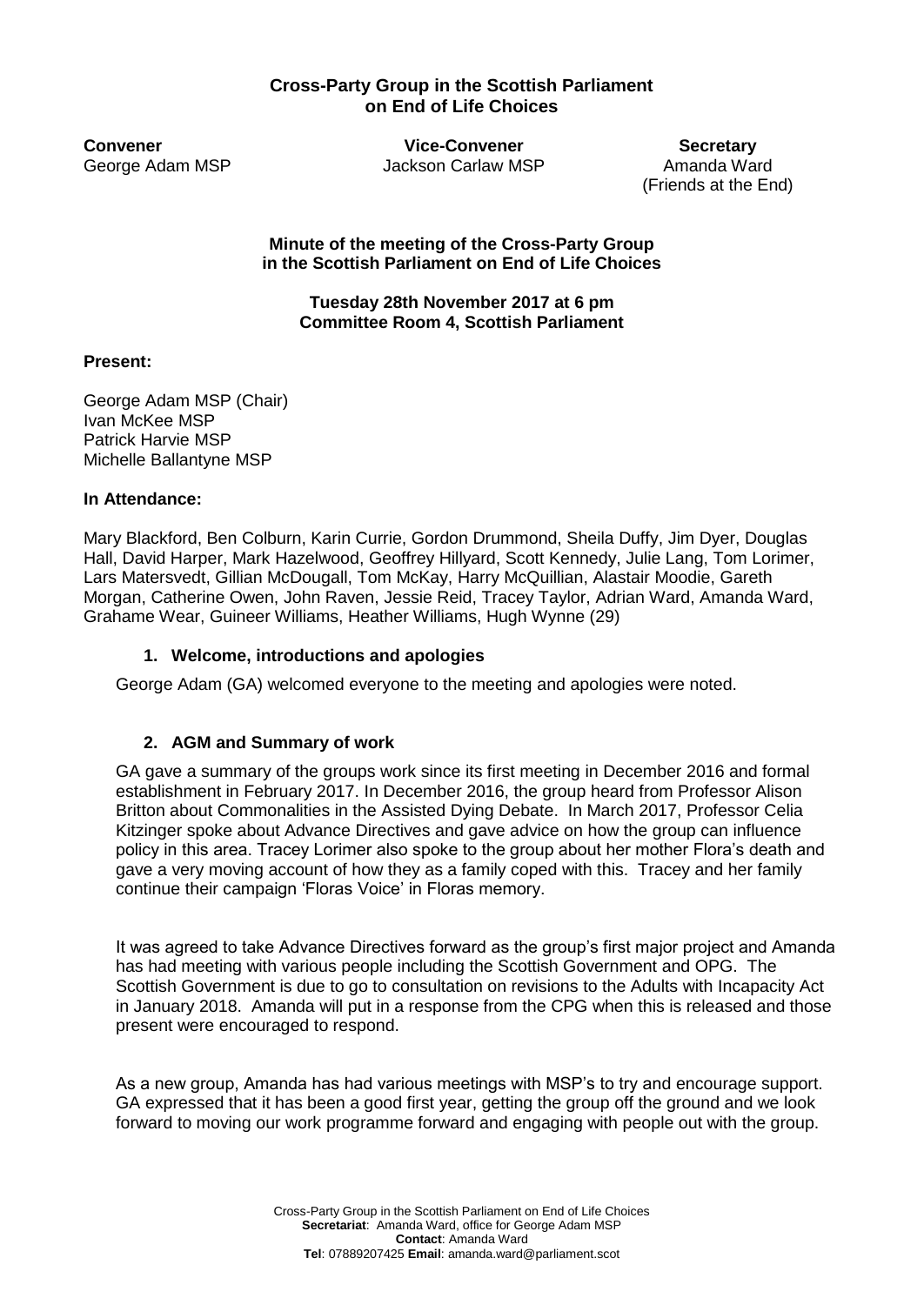## **3. Election of Office Bearers**

Convenor George Adam MSP nominated by Patrick Harvie MSP and seconded by Ivan McKee **MSP** 

Vice-Convenor Jackson Carlaw MSP nominated by Patrick Harvie MSP and seconded by Ivan McKee MSP

Secretary Amanda Ward nominated by Patrick Harvie MSP and seconded by Ivan McKee MSP

# **4. Minutes of previous meeting, 27th March 2017**

The minutes of the previous meeting held on 27th March 2017 were approved with no amendments. Hugh Wynne asked that number of people in attendance be minuted from now on and this was agreed.

## **5. Matters Arising**

There were no matters arising

### **6. Presentation and Discussion:**

#### **Adrian Ward, TC Young Solicitors and renowned Scottish Incapacity expert**

- Adults with Incapacity Act (Scotland) Act 2000 (AWIA) was the first major piece of legislation for the re-formed Scottish Parliament
- Scotland are viewed as world leaders in this area, which is not always recognised
- Adrian Ward (AW) is a consultant to the Council of Europe and submitted his report on Advance Directives (AD's) last week
- Adults with Incapacity Act (AWIA) was basically the Scottish Law Commission 1995 report with the omission of Clause 40 proposed statutory regime for advance statement and Clause 41 statutory regime for withholding or withdrawing life-saving treatment
- Believes the law in Scotland is similar to England and Wales. If a person was competent at one point and there hasn't been a change in circumstances, then this should be accepted
- Review of AWIA is needed given the need to comply with article 5 of ECHR, review needs to cover mental health and adult support and protection legislation
- Need to ensure that the review looks to ensure any legislation complies with Disability Convention
- Consultation promised in January 2018, hopefully the two clauses (40 & 41) will be included
- Advance Directives can state not to do things (refusal) but also state that they want certain things to happen (positive treatment), they can be much wider than first thought
- AW sent questionnaires to all 47 members states of the Council of Europe as part of his COE research
- Report on voluntary measures in Europe presented last week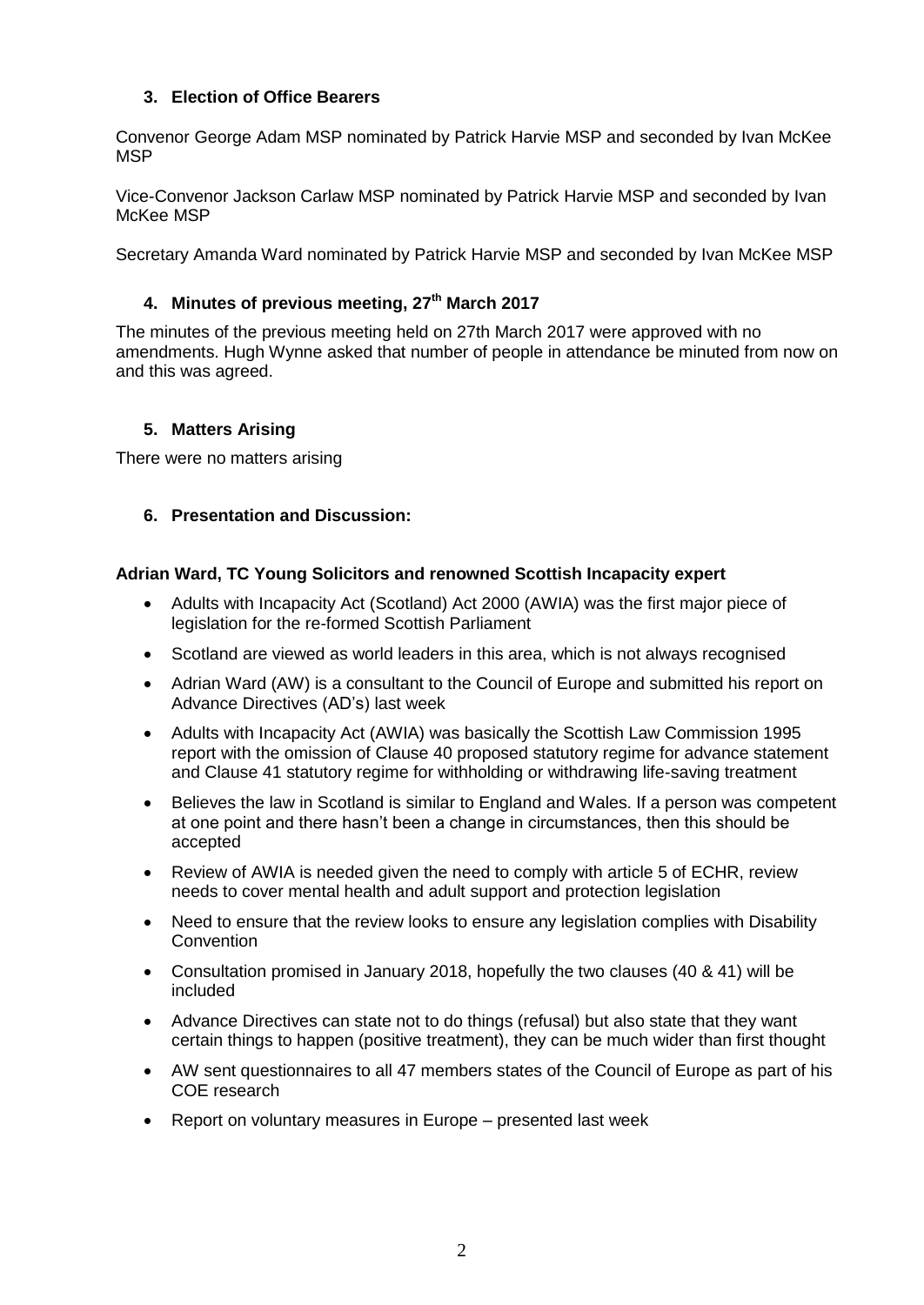- Voluntary measure is something I do for me, I enter in to something, involuntary is where someone else makes decision about me – concept of terminology has found favour and the Bioethics Committee of Council of Europe acknowledges the need to push towards the voluntary as opposed to the involuntarily (Convention of Human Rights and Biomedicine)
- Advance Statements in Europe are relatively underutilised. In Scotland, Power of Attorney is well used and accepted but there is a need to get more recognition for Advance Directives
- Are opinions from other European Countries totally in favour or are there any objections
- States should consider whether an AD should be recorded what other mechanisms are needed to ensure these are considered
- Undue influence. AW was invited to speak to parliament re Margo's Bill. How do we know undue influence is present? Huge amount of experience in dealing with this re power of attorney – in Scotland there is a certification process and one must certify that there is capacity and it is without undue influence
- Any recommendations on AD's needs to include process of registration and a public register depository - experience form EU states shows there is no point having if this is not followed through with
- Is it a fair assumption that an AD is only needed where the person isn't in a position to consent? UN Disability Convention requires everyone is given the support they need to exercise their legal capacity. There are issues when someone no longer has capacity and changes their view on what they had said when they had capacity
- Does the need for involuntary measures conflict with the UN disability Convention? Need to have clear distinction re what convention and committee say (3 jurisdiction's report) drafting committee would neither stop nor support substitute decision making, committee not keen on involuntarily measures. German court overrode woman's decision not to undertake treatment for breast cancer, Finnish court upheld decision of guardian to go against persons wishes. Make maximum use of voluntary measures.

### **Amanda Ward, CPG secretary, PhD researcher on Scots Law on Assisted Dying and CEO Friends at the End (CPG sponsor)**

- Amanda Ward spoke about her recent research trip (March 2017) to the USA where she visited various States interviewing stakeholders on Assisted Dying
- 10 in depth qualitative interviews over 12 days with 6 stakeholder groups. These included Medical Practitioners (Dr Ira Byock, Dr Lonny Shavelson, Dr Nick Gideonse), Universities (UCLA Health Policy Dept, Cleveland Marshall Law school), Legislators (Senator Bill Monning who passed the Californian Aid in Dying Bill), Governing Bodies (Oregon Health Authority, Oregon Medical Association) as well as lawyers acting for the government and campaign groups
- AW gave an overview of where Assisted Dying is legal in the US (now 8 jurisdictions) and that over 60 million Americans have access to it
- AW compared legislation in Oregon (where AD has been legal for 20 years) and California (the most recent state to legislate for it). Differ very slightly based on jurisdictional context i.e. California has a diverse population with many mixed nationalities, so interpreter provision necessary in Bill. Stressed importance of legislating for specific landscape and not parachuting in what other countries/states have.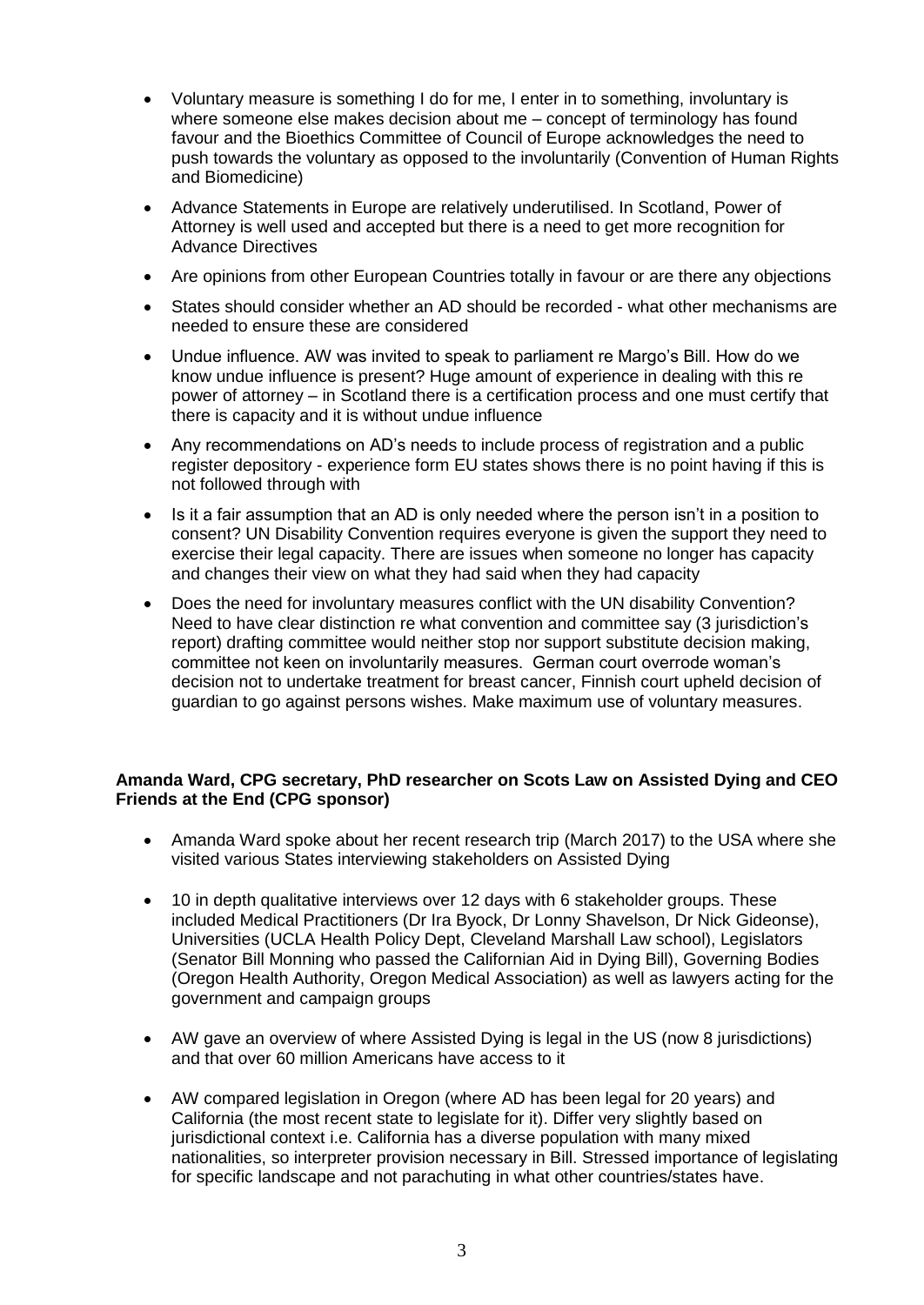- Interesting finding from medical practitioners was an alliance with hospice once the legislation has passed. Religious healthcare organisations remain officially opposed but at grass roots level, patients are requesting AD and institutions are allowing willing doctors (those with no Conscientious Objection and not employed by the religious hospices) to carry out AD for their patients
- Doctors felt that prior to AD laws being passed, EOL practices such as terminal sedation were more common and likely to be taken without the patient's pure consent. Medical practitioners interviewed believed that AD was happening in countries who did not have AD laws, such as Scotland, and were 'positive that some doctors facilitate it for certain privileged patients, with it happening in an uncounted amount, with questionable ethics and potential legal fear on the part of the families, patients and physicians'
- AW spoke about competency in detail and one doctor provided a framework for people with dementia. Medical Practitioners interviewed did not see competency as a difficult assessment, as they are trained in the elements of this and use it on a daily basis. The legislators in Oregon evaluated a mandatory psychiatric assessment as placing an undue burden on sick people.
- AW spoke about how AD works with palliative care and is seen as another choice at the end of life, not separate from the other options
- Access Issues: During Margo's Bill there were concerns that remote parts of Scotland would not be able to access AD if it became legal. California is a far vaster place than Scotland and has addressed this via willing doctors travelling and campaign groups helping with foreplaning
- Implementation reason many doctors in California not doing it is that it is a new law and they do not know how to navigate the red tape. Lonny and other doctors are running courses to train physicians on how to carry out AD in accordance with the law. Training programme's following legalisation are essential.
- All medical practitioners interviewed who carried out AD, insisted that the patient had to be in hospice or receiving palliative care and that all other options had been explored, so that AD was not an alternative to poor health/social care
- Waiting period: 15 days 48hrs is considered an 'undue burden' with abortion so why this long with AD? No other medical procedure asks a patient to wait this long. Patients consider AD when they realise they are very near death and things are becoming unbearable, often after 15 days the patient has become so weak/confused that they can no longer access AD due to self-ingestion and competency requirements
- Dr Ira Byock felt that AD was 'bad social policy' as the health/social care system in the US is very poor. He said, 'people are angry, fed up with the authorities saying they are going to make things better and they don't. Assisted Dying seems like freedom in a failing health and social care system'. He was aware that Scotland and the UK had the best palliative care in the world.
- Campaigners for the law in California felt the 'breakthrough' came when the Californian Medical Association (CMA) moved to a neutral stance. This was a result of the politicians meeting with the CMA to discuss working together given the publics support for it. The large campaign group Compassion in Choices funded a lot of the process whilst the Death with Dignity Centre, a smaller more specialist group, helped legislatures draft the laws.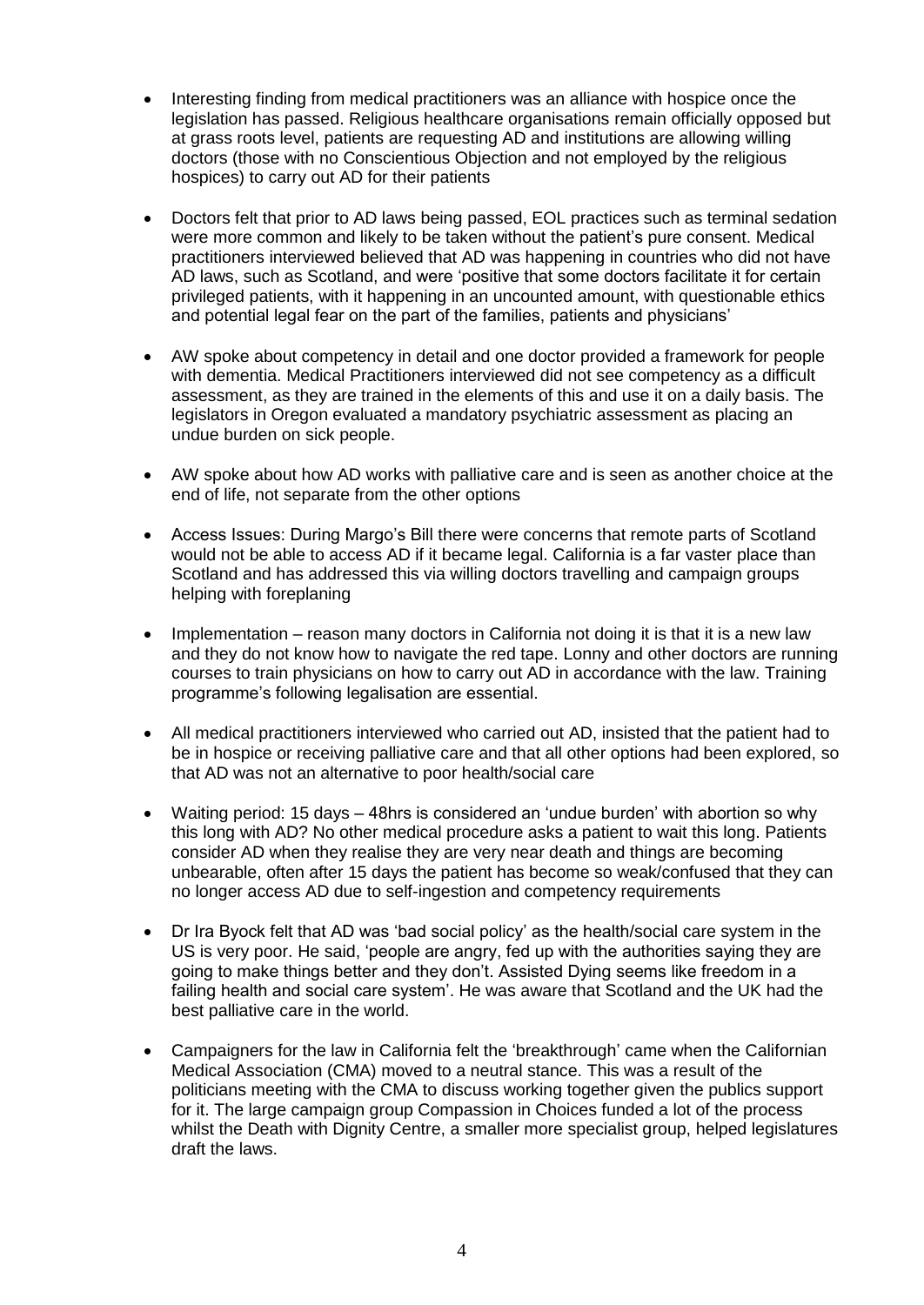- Death Certificate AD does not appear on the death certificate as this is a public document. Like patients who refuse food and fluid or are palliatively sedated at the end of life, the underling condition is noted instead. Doctors filing the AD paperwork is how AD is monitored for public health records
- Loss to follow up suggestion that instead of having to return medication that has not been used within a certain time frame (such as Margo's Bill proposed) the prescription is kept at the pharmacy and not filled until the day before person is ready to take it
- All participants interviewed agreed that AD being considered had opened up conversations around death and dying in society generally and had a diffusion effect for those who used it i.e. the families, health care practitioners etc. involved also felt the benefits of the person having a 'good death'

### **Group discussion followed and included the following issues:**

- Former psychiatrist: does not accept that all suicide attempts are irrational. Patients find the use of word suicide offensive to themselves and their family due to stigma that surrounds this. Amanda advised that in the US, legally Assisted Dying it is not suicide as the US definition of suicide involves 'an irrational act' which by following the steps in the law it is not as competency is assessed and present. Kinder language to call it assisted dying as opposed to suicide as majority of people using such laws are already dying so not a choice between life and death
- Solicitor: Medical ethics on withdrawing from caring for a patient who wants to have an AD? As a solicitor we can't abandon clients, is there an equivalent for Drs? Amanda advised on principles of conscientious objection, referrals to willing doctors and 'opt out' clauses in Bills. This could not be included on the face of Margo's Bills as it is a matter reserved to Westminster. Had the Bills got to stage 2, this would have been included by a Westminster minister and the group stressed how they fully support opt out clauses for doctors, such as that seen with abortion
- Ingestion of medicine was discussed. In US must be voluntary act by individual (swallowing/IV release). Euthanasia, where a third party, usually a medical practitioner administers the life ending medication is not permitted
- Adrian Ward: Single best thing done in the AWIA was the implementation of a steering group which had an overview of how it was implemented. If there is new legislation then there needs to be a multi-disciplinary implementation group
- Adrian drew on Council of Europe work, best regime in France, multi-disciplinary working co-ordinating the whole issue and drew whole lot together in a provision
- Hugh Wynne: Suicide not right word Dignicide is a better word, final act by the individual important part of regulations
- Douglas Hall: Estimate of 130 people who would die by Assisted Dying in Scotland if it became legal, tobacco deaths over 10,000 per year is ironic
- No fixed limit on human lifespan scientists suggest, if its legal for scientist to increase lives by decades then it should be legal for people to say 'I have had enough'
- GA: Important that we are careful of the language we use as we may be accused of